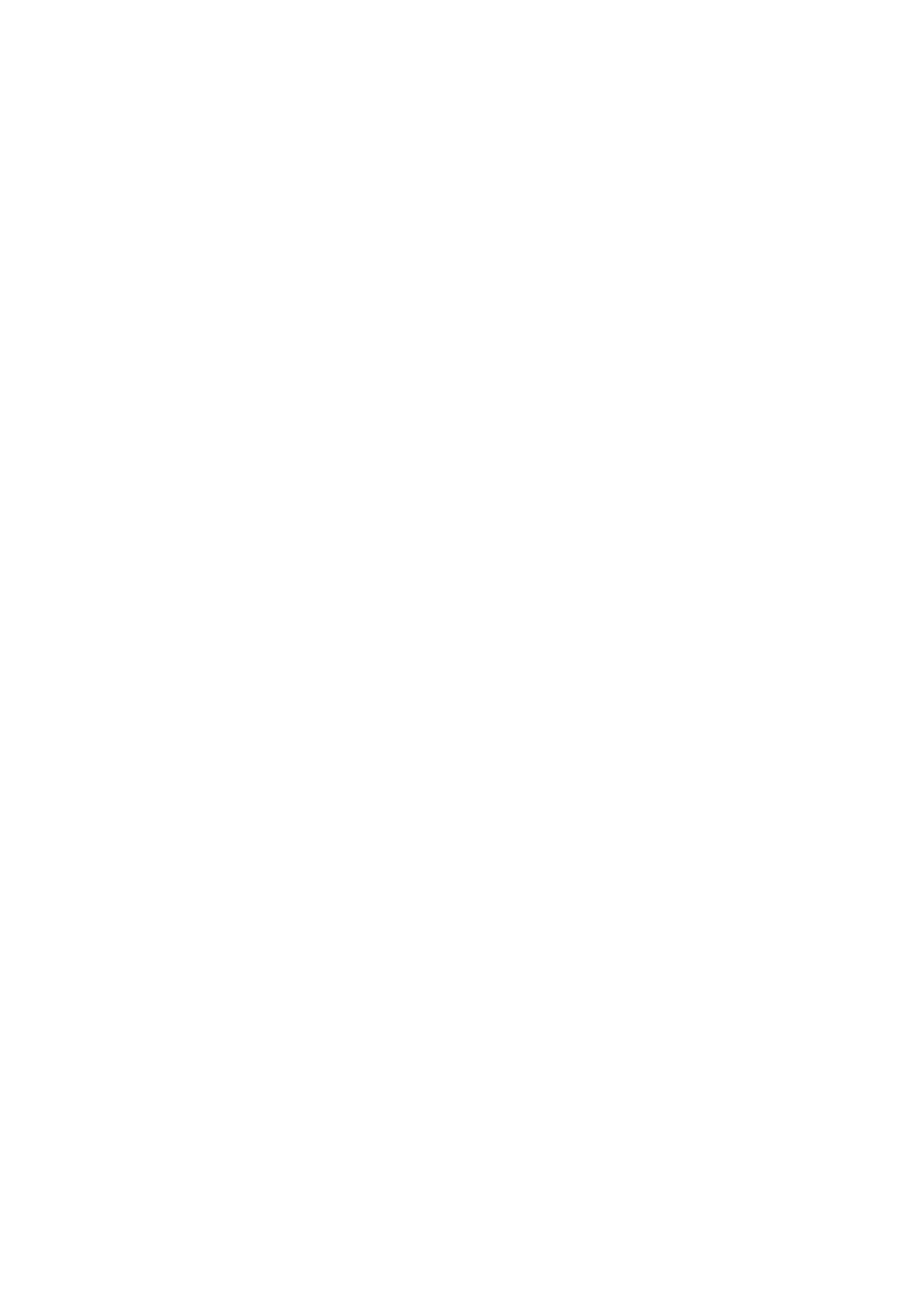# **INSTRUMENT OF GOVERNMENT**

## CONTENTS

- 1. Interpretation of the terms used
- 2. Composition of the Corporation<br>3. Determination of membership n
- Determination of membership numbers
- 4. Appointment of the members of the Corporation
- 5. Appointment of the Chair and Vice-Chair
- 6. Appointment of the Clerk to the Corporation
- 7. Persons who are ineligible to be members
- 8. The term of office of a member
- 9. Termination of membership<br>10. Members not to disclose inte
- Members not to disclose interests in matters relating to the institution
- 11 Meetings
- 12. Quorum
- 13. Access to meetings
- 14 Publication of minutes and papers
- 15. Copies of the Instrument of Government
- 16. Change of name of the Corporation
- 17. Application of the seal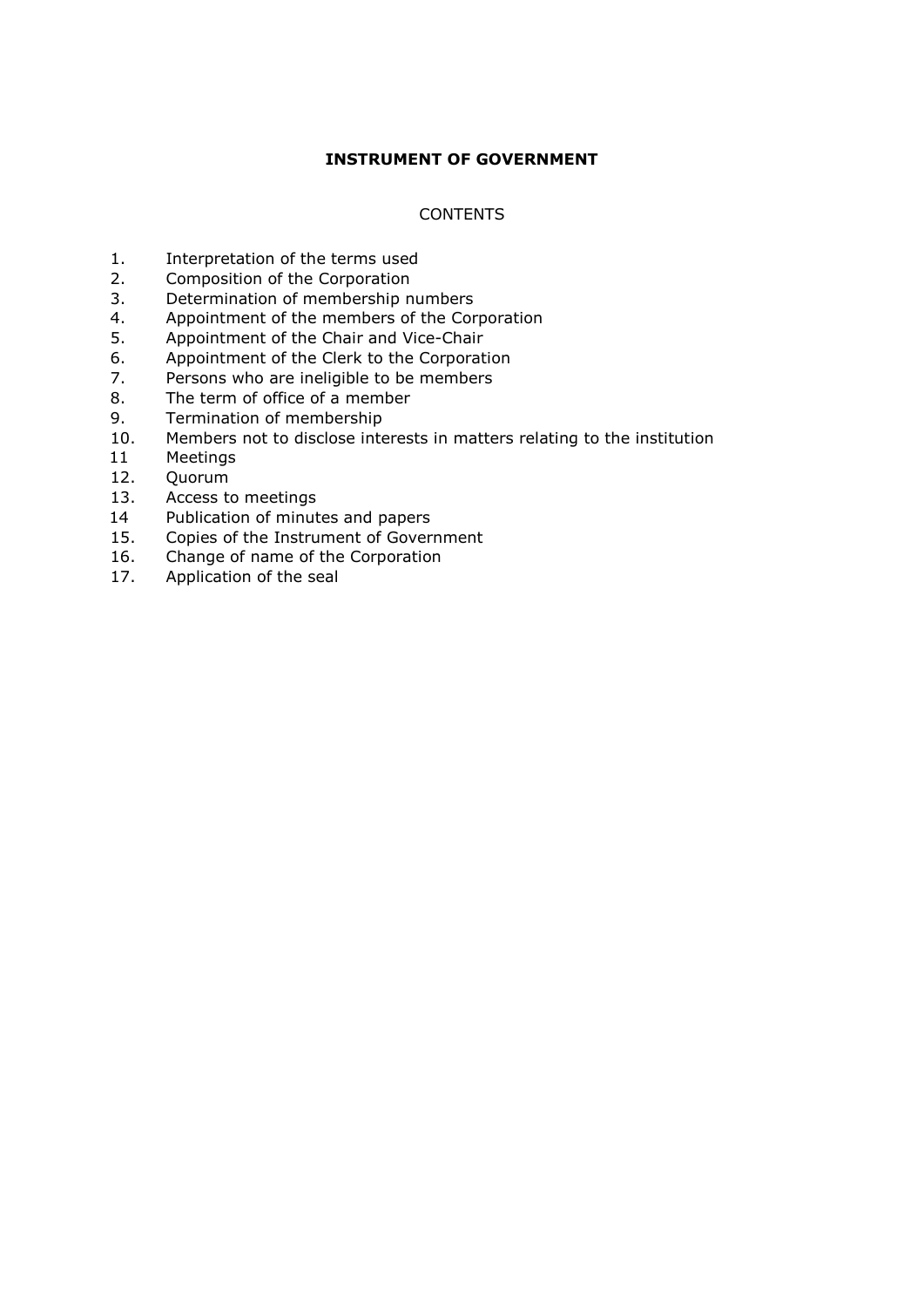# **Interpretation of the terms used**

- 1. In this Instrument of Government:
	- (a) any reference to "the Principal" shall include a person acting as Principal; (b) "the Clerk" means the Clerk to the Corporation;
		- (c) "Co-opted Member" a member appointed by the Corporation to provide additional expertise to support the work of a committee of the Corporation as more particularly set out in the College's Standing Orders made in accordance with Article 22;
		- (d) "the Corporation" means any further education corporation to which this Instrument applies;
		- (e) "the institution" means the institution which the Corporation is established to conduct and any institution for the time being conducted by the Corporation in exercise of its powers under the Further and Higher Education Act 1992;
		- (f) "this Instrument" means this Instrument of Government;
		- (g) "meeting" includes a meeting at which the members attending are present in more than one room, provided that by the use of video or telephone conferencing facilities it is possible for every person present at the meeting to communicate with each other;
		- (h) "Members" collectively, means all members except for Co-opted members;
		- (i) "necessary skills" means skills and experience, other than professional qualifications, specified by the Corporation as appropriate for members to have;
		- (j) "staff member" and "student member" have the meanings given to them in clause 2;
		- (k) "the Secretary of State" means the Secretary of State for Business, Innovation and Skills;
		- (l) "staff matters" means the remuneration, conditions of service, promotion, conduct, suspension, dismissal or retirement of staff;
		- (m) "the students' union" means any association of students formed to further the educational purposes of the institution and the interests of students, as students;
		- (n) a "variable category" means any category of members whose numbers may vary according to clauses 2 and 3.
		- (o) Composition of the Corporation
- 2. (1) The Corporation shall consist of:
	- (a) up to nineteen members who appear to the Corporation to have the necessary skills to ensure that the Corporation carries out its functions under article 3 of the Articles of Government;
	- (b) the Principal of the institution, unless the Principal chooses not to be a member;
	- (c) two members who are members of the institution's staff and have a contract of employment with the institution and who have been nominated and elected as set out in paragraph (3) ("staff members"); and
	- (d) two members who are students at the institution, who have been nominated and elected by their fellow students, or if the Corporation so decides, by a recognised association representing such students ("student members").
	- (e) A person who is not for the time being enrolled as a student at the institution, shall nevertheless be treated as a student during any period of authorised absence from the institution for study, travel or for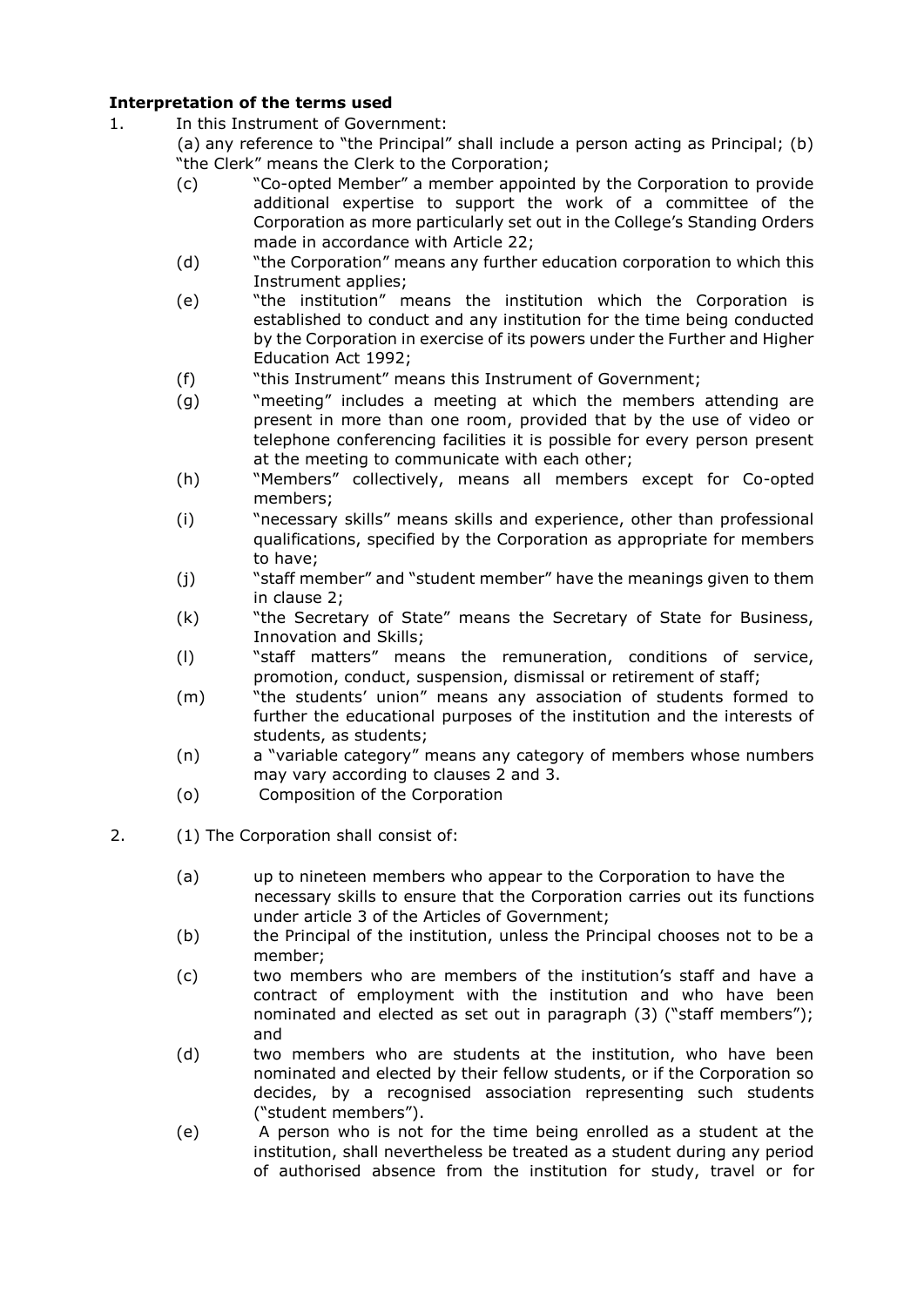carrying out the duties of any office held by that person in the institution's students' union.

- 2.1 One member appointed under paragraph 2.1.3 shall be a member of the teaching staff, nominated and elected only by teaching staff and the other shall be a member of the non-academic staff, nominated and elected only by non-academic staff.
- 2.2 The appointing authority, as set out in clause 4, will decide whether a person is eligible for nomination, election and appointment as a member of the Corporation under paragraph (1).

#### **Determination of membership numbers**

3. (1) Subject to paragraph (2), the number of members of the Corporation and the number of members of each variable category shall be that decided by the Corporation in the most recent determination made under the previous Instrument of Government.

(2) The Corporation may at any time vary the determination referred to in paragraph (1) and any subsequent determination under this paragraph provided that:

- (a) the number of members of the Corporation shall not be less than twelve or more than twenty four; and
- (b) the numbers of members of each variable category shall be subject to the limit which applies to that category set out in clause 2.

(3) No determination under this clause shall terminate the appointment of any person who is already a member of the Corporation at the time when the determination is made.

#### **Appointment of the members of the Corporation**

4. (1) Subject to paragraph (2), the Corporation is the appointing authority in relation to the appointment of its members.

(2) If the number of members falls below the number needed for a quorum, the Secretary of State is the appointing authority in relation to the appointment of those members needed for a quorum.

(3) The appointing authority may decline to appoint a person as a staff or student member if:

- (a) it is satisfied that the person has been removed from office as a member of a further education corporation in the previous ten years; or
- (b) the appointment of the person would contravene any rule or bye-law made under article 22 of the Articles of Government concerning the number of terms of office which a person may serve, provided that such rules or bye-laws make the same provision for each category of members appointed by the appointing authority; or
- (c) the person is ineligible to be a member of the corporation because of clause 7.

(4) Where the office of any member becomes vacant the appointing authority shall as soon as practicable take all necessary steps to appoint a new member to fill the vacancy.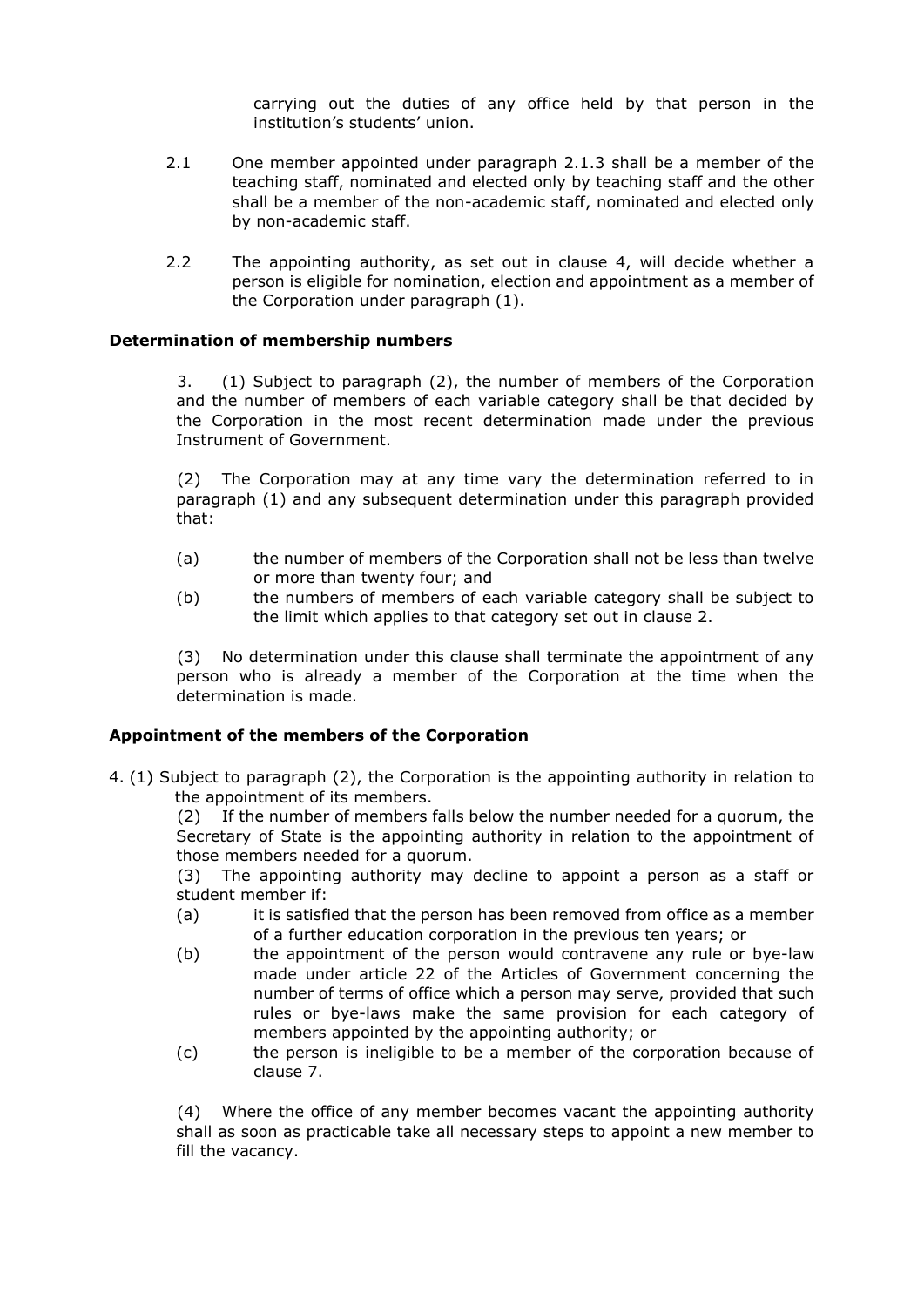## **Appointment of the Chair and Vice-Chair**

5. (1) The members of the Corporation shall appoint a Chair and a Vice-Chair from among themselves during, or as close as reasonably possible to, October of each year. The appointment will take effect from 1 January following the appointment.

(2) Neither the Principal nor any staff or student member shall be eligible to be appointed as Chair or Vice-Chair or to act as Chair in their absence.

(3) If both the Chair and the Vice-Chair are absent from any meeting of the Corporation, the members present shall choose someone from among themselves to act as Chair for that meeting.

(4) The Chair and Vice-Chair shall hold office for such period as the Corporation decides.

(5) The Chair or Vice-Chair may resign from office at any time by giving notice in writing to the Clerk.

(6) If the Corporation is satisfied that the Chair is unfit or unable to carry out the functions of office, it may give written notice, removing the Chair from office and the office shall then be vacant.

(7) If the Corporation is satisfied that the Vice-Chair is unfit or unable to carry out the functions of office, it may give written notice, removing the Vice-Chair from office and the office shall then be vacant.

(8) If the office of Chair or Vice-Chair becomes vacant, the members shall appoint a replacement from among themselves.

(9) At the end of their respective terms of office, the Chair and Vice-Chair shall be eligible for reappointment.

(10) Paragraph (9) is subject to any rule or bye-law made by the Corporation under article 22 of the Articles of Government concerning the number of terms of office which a person may serve.

## **Appointment of the Clerk to the Corporation**

6. (1) The Corporation shall appoint a person to serve as its Clerk, but the Principal may not be appointed as Clerk.

(2) In the temporary absence of the Clerk, the Corporation shall appoint a person to serve as a temporary Clerk, but the Principal may not be appointed as temporary Clerk.

(3) Any reference in this Instrument to the Clerk shall include a temporary Clerk appointed under paragraph (2).

(4) Subject to any rule or bye-law made by the Corporation under article 22 of the Articles of Government, the Clerk shall be entitled to attend all meetings of the Corporation and any of its committees.

(5) The Clerk may also be a member of staff at the institution.

Persons who are ineligible to be members

7. (1) No one under the age of 18 years may be a member, except as a student member.

The Clerk may not be a member.

(2) A person who is a member of staff of the institution may not be, or continue

as, a member, except as a staff member or in the capacity of Principal. (3) Paragraph (3) does not apply to a student who is employed by the

Corporation in connection with the student's role as an officer of a students' union. A person shall be disqualified from holding, or from continuing to hold, office as a member if that person is disqualified from acting as a charity trustee under the Charities Act 2011 (as amended from time to time).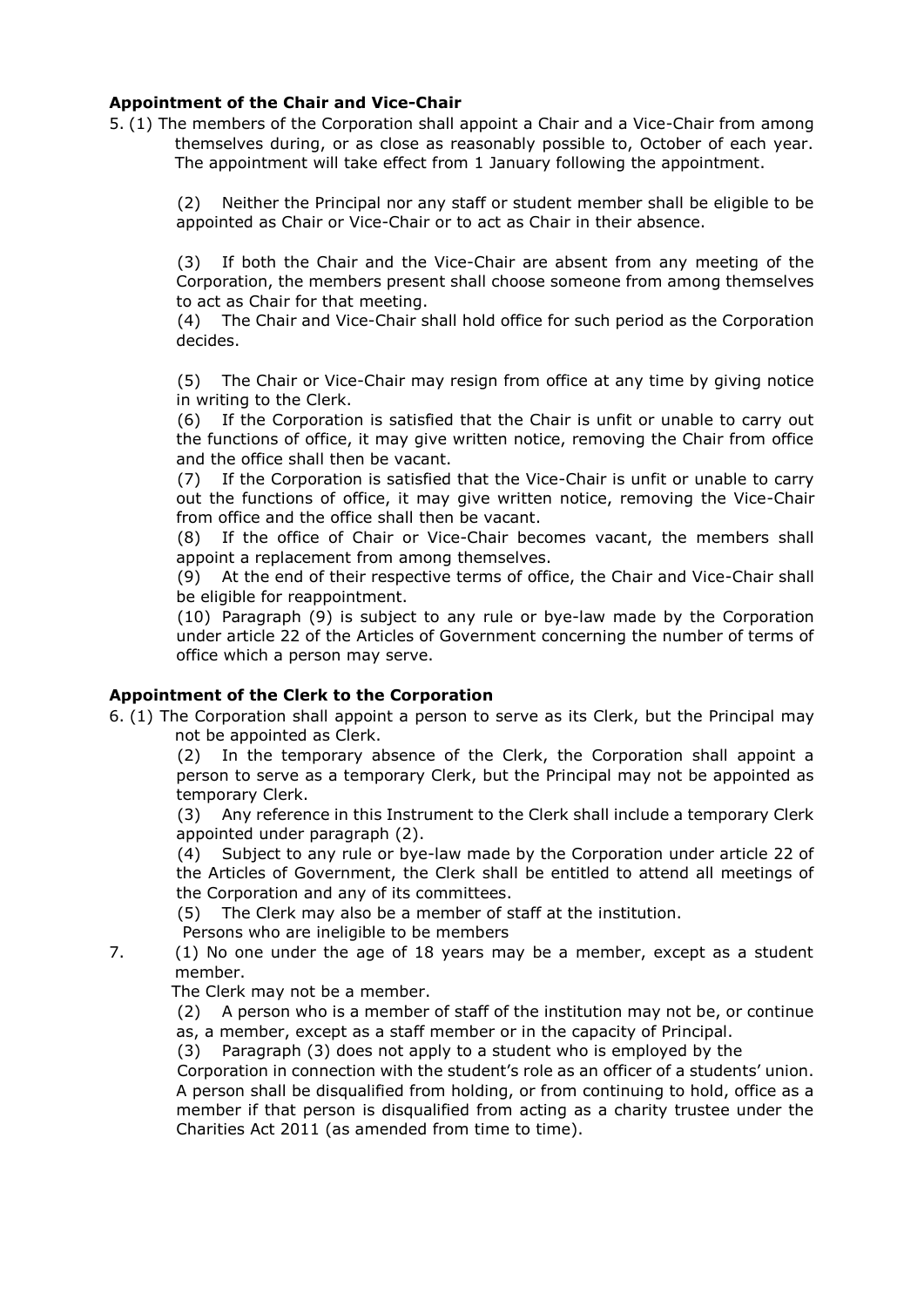(4) A person shall be disqualified from holding, or from continuing to hold, office as a member if the Corporation has reasonable grounds for believing that that person presents a significant risk to the safety, health or welfare of children or vulnerable adults.

(5) Upon a member of the Corporation becoming disqualified from continuing to hold office under paragraph (5), the member shall immediately give notice of that fact to the Clerk.

(6) The Corporation may set out further guidance on the application of this clause in rules and bye-laws created under article 22.

The term of office of a member

- 8. (1) A member of the Corporation shall hold and vacate office in accordance with the terms of the appointment, but the length of the term of office shall not exceed:
	- (a) four years for members appointed under clause  $2(1)(a)$ ;
	- (b) three years for members appointed under clause  $2(1)(c)$ ; and  $(c)$ two years for members appointed under clause 2(1)(d).

(2) Members retiring at the end of their term of office shall be eligible for reappointment, and clause 4 shall apply to the reappointment of a member as it does to the appointment of a member.

(3) Paragraph (2) is subject to any rule or bye-law made by the Corporation under article 22 of the Articles of Government concerning the number of terms of office which a person may serve.

# **Termination of membership**

9. (1) A member may resign from office at any time by giving notice in writing to the Clerk. (2) The Corporation may by notice in writing to any member remove or suspend that member from office and, in the case of removal, the office shall then be vacant.

(3) Any person who is a member of the Corporation by virtue of being a member of the staff at the institution, including the Principal, shall cease to hold office upon ceasing to be a member of the staff and the office shall then be vacant.

- (4) A student member shall cease to hold office:
- (a) at the end of the student's final academic year, or at such other time in the year after ceasing to be a student as the Corporation may decide; or
- (b) if expelled from the institution,

and the office shall then be vacant.

(5) The Corporation may set out further guidance on the application of this clause in rules and bye-laws created under article 22.

# **Members to disclose interests in matters relating to the institution**

- 10. (1) A member to whom paragraph (2) applies shall:
	- (a) disclose to the Corporation the nature and extent of the interest; and
	- (b) if present at a meeting of the Corporation, or of any of its committees, at which such supply, contract or other matter as is mentioned in paragraph (2) is to be considered, not take part in the consideration or vote on any question with respect to it and not be counted in the quorum present at the meeting in relation to a resolution on which that member is not entitled to vote; and
	- (c) withdraw, if present at a meeting of the Corporation, or any of its committees, at which such supply, contract or other matter as is mentioned in paragraph (2) is to be considered, where required to do so by a majority of the members of the Corporation or committee present at the meeting.
	- (2) This paragraph applies to a member who: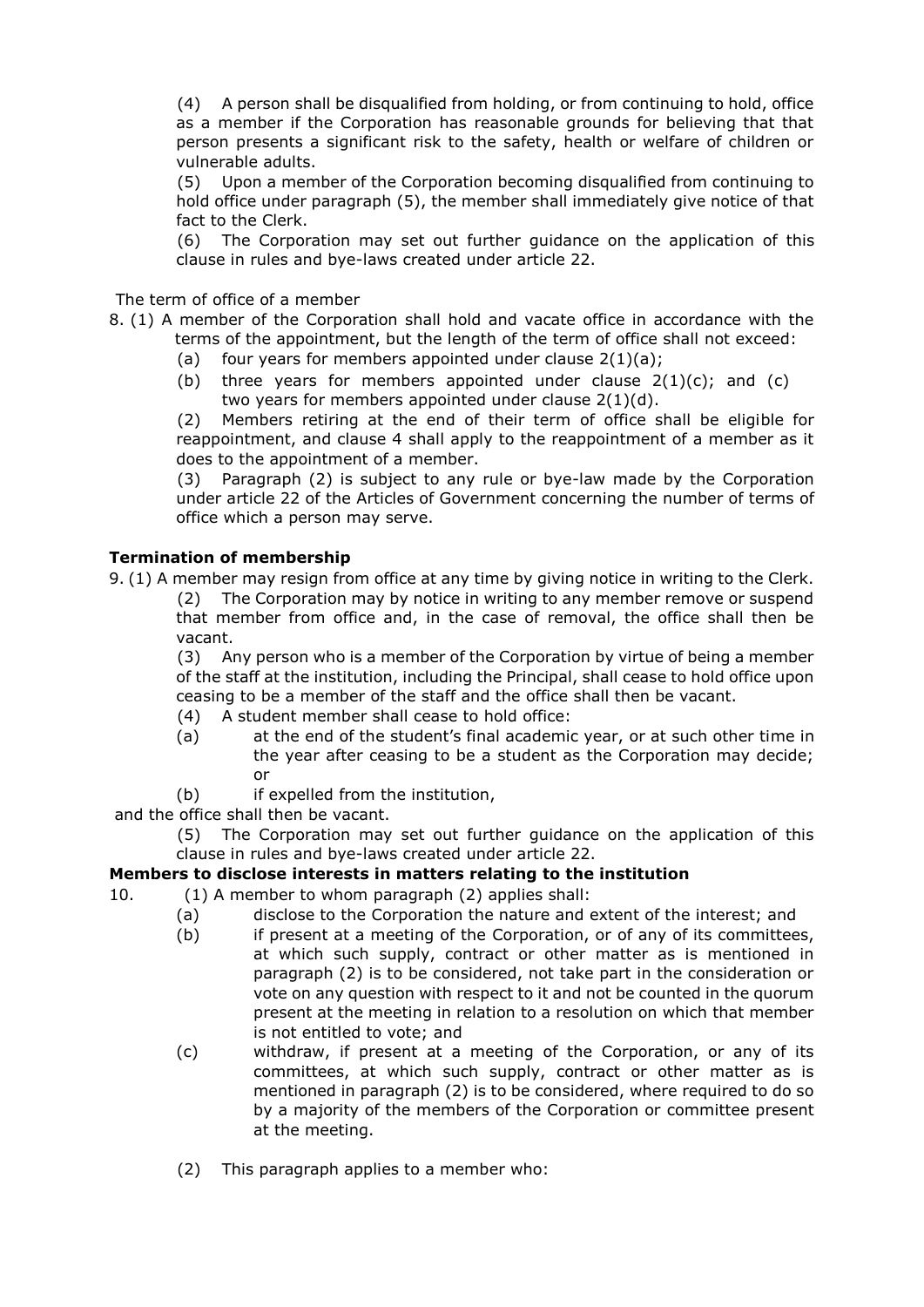(a)has any financial interest in:

- (i) the supply of work to the institution, or the supply of goods for the purposes of the institution;
- (ii) any contract or proposed contract concerning the institution; or
- (iii) any other matter relating to the institution; or

(b) has any other interest of a type specified by the Corporation in any matter relating to the institution.

(3) This clause shall not prevent the members considering and voting upon proposals for the Corporation to insure them against liabilities incurred by them arising out of their office or the Corporation obtaining such insurance and paying the premium.

(4) Where the matter under consideration by the Corporation or any of its committees relates to the pay and conditions of all staff, or all staff in a particular class, a staff member:

- (a) need not disclose a financial interest; and
- (b) may take part in the consideration of the matter, vote on any question with respect to it and count towards the quorum present at that meeting, provided that in so doing, the staff member acts in the best interests of the Corporation as a whole and does not seek to represent the interests of any other person or body, but
- (c) shall withdraw from the meeting if the matter is under negotiation with staff and the staff member is representing any of the staff concerned in those negotiations.

(5) The Clerk shall maintain a register of the interests of the members which have been disclosed and the register shall be made available during normal office hours at the institution to any person wishing to inspect it.

#### **Meetings**

- 11.1 Meetings shall be convened and conducted in accordance with this article 11 and any rules and bye laws created under article 22.
- 11.2 The Corporation shall meet at least once in every term, and shall hold such meetings as may be necessary.
- 11.3 Subject to paragraph (11.5) and (11.6) and to Clause 12 (5), all meetings shall be called by the Clerk, who shall, at least seven calendar days before the date of the meeting, send to the members of the Corporation written notice of the meeting and a copy of the proposed agenda.
- 11.4 If it is proposed to consider at any meeting the remuneration, conditions of service, conduct, suspension, dismissal or retirement of the Clerk, the Chair shall at least seven calendar days before the date of the meeting, send to the members a copy of the proposed agenda.
- 11.5 A meeting of the Corporation, called a " special meeting " may be called at any time by the Chair or at the request in writing of any five members.
- 11.6 Where the Chair, or in the Chair's absence the Vice Chair, decides that there are matters requiring urgent consideration, the written notice covering the special meeting and a copy of the proposed agenda may be given within less than seven calendar days.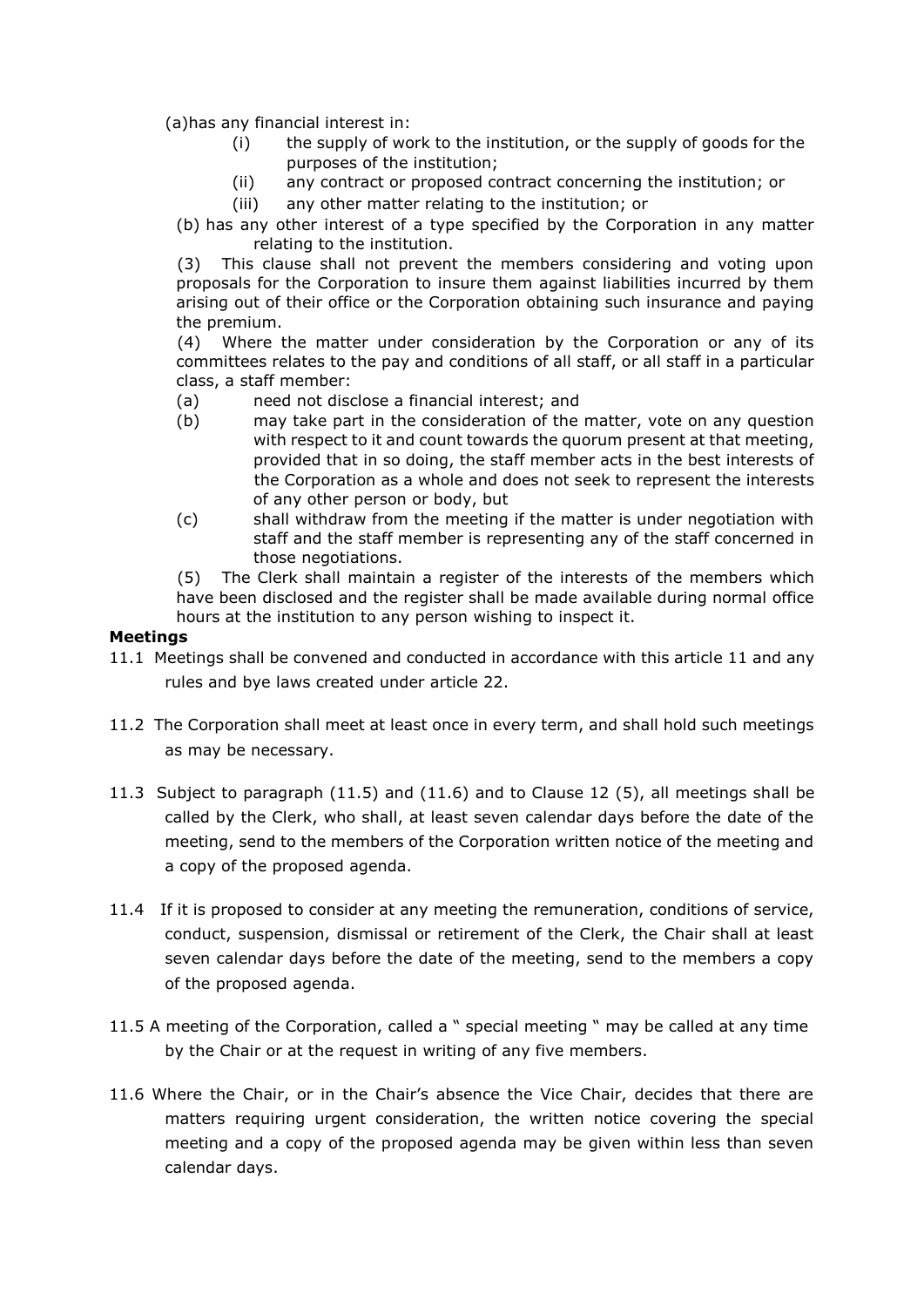11.7 Every member shall act in the best interests of the Corporation and shall not be bound to speak or vote by mandates given by any other body or person.

# **Quorum**

12. (1) Meetings of the Corporation shall be quorate if the total number of members present is at least 50% of the total number of current members (excluding coopted members)

(2) If the number of members present for a meeting of the Corporation does not constitute a quorum, the meeting shall not be held.

(3) The calculation of the quorum will include those participating through video conferencing or telephone conferencing.

(4) If during a meeting of the Corporation there ceases to be a quorum, the meeting shall be terminated at once.

(5) If a meeting cannot be held or cannot continue for lack of a quorum, the Chair may call a special meeting as soon as it is convenient.

#### **Access to meetings**

13. The Corporation shall decide as to whether a person should be allowed to attend any of its meetings where that person is not a member, the Clerk or the Principal and in accordance with the rule and bye-laws under article 22.

#### **Publication of minutes and papers**

14. Minutes and papers will be published in accordance with rules and bye-laws created under article 22.

#### **Copies of the Instrument of Government**

15. A copy of this Instrument shall be given free of charge to every member of the Corporation and at a charge not exceeding the cost of copying or free of charge to any other person who so requests a copy, and shall be available for inspection at the institution upon request, during normal office hours, to every member of staff and every student.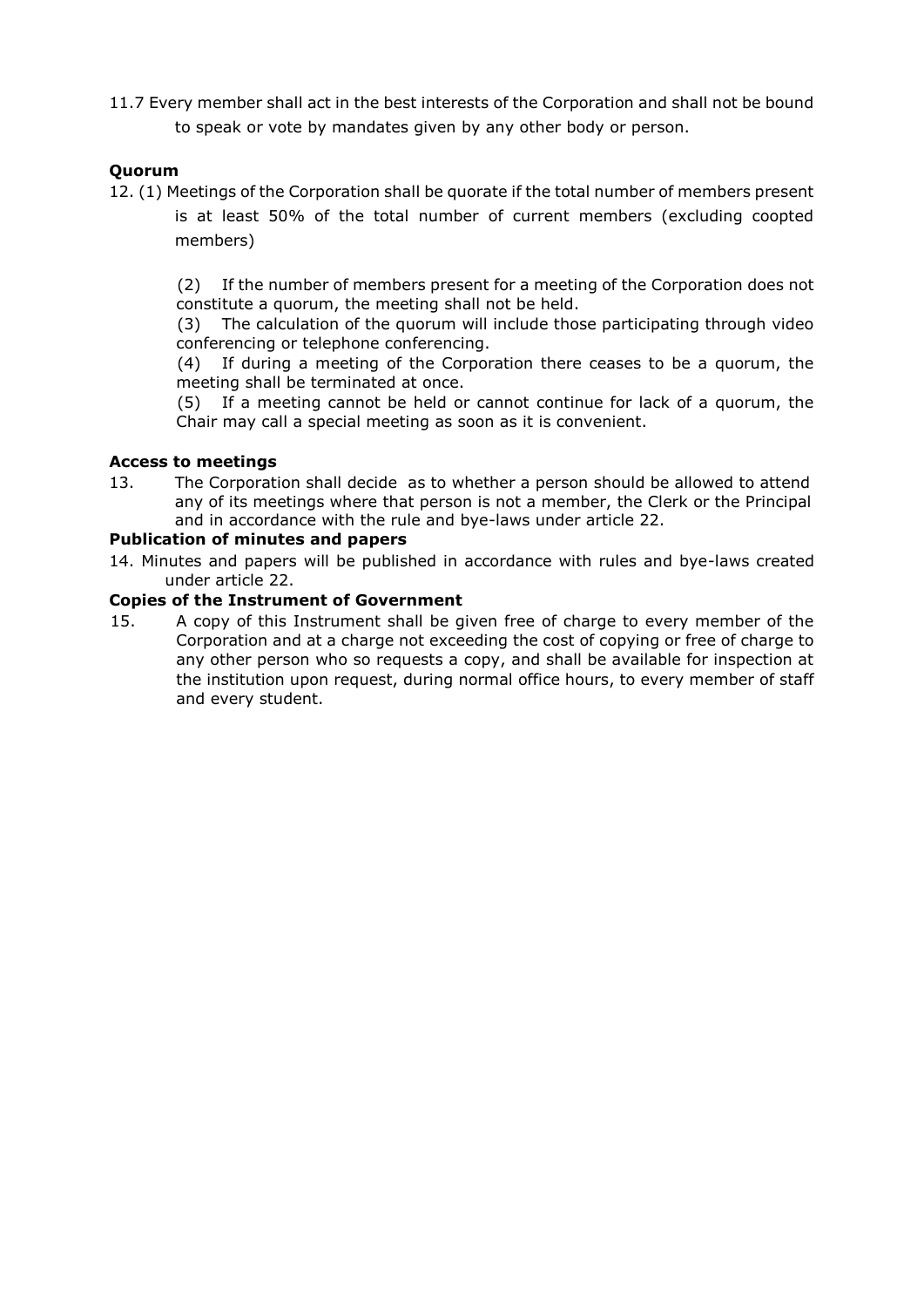# **Change of name of the Corporation**

16. The Corporation may change its name with the approval of the Secretary of State.

# **Application of the seal**

17. The application of the seal of the Corporation shall be authenticated by:

(a) the signature of either the Chair or of some other member authorised either generally or specially by the Corporation to act for that purpose; and

(b) the signature of any other member.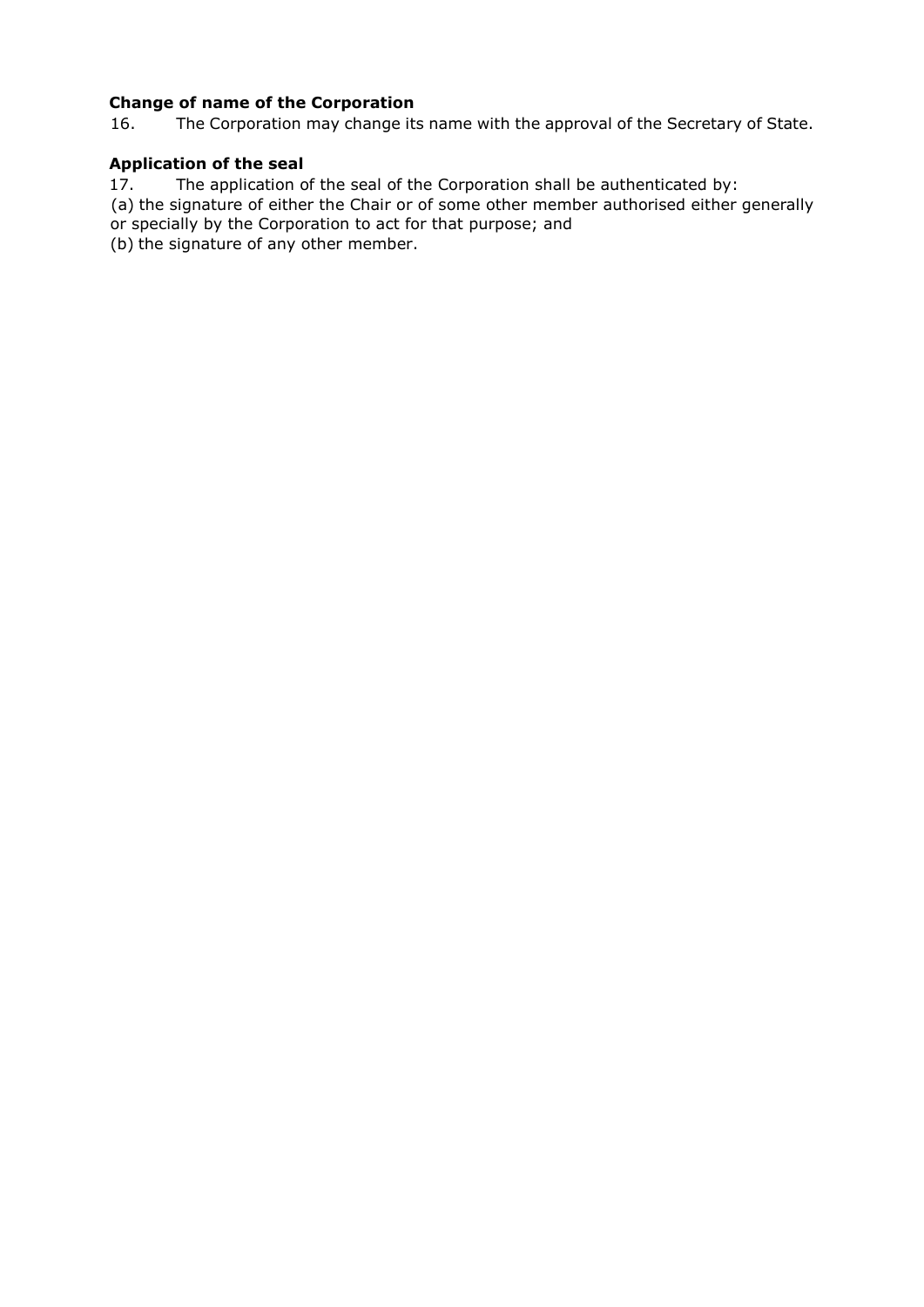# **ARTICLES OF GOVERNMENT**

# **CONTENTS**

## **CONTENTS**

- 1. Interpretation of the terms used
- 2. Conduct of the institution
- 3. Responsibilities of the Corporation, the Principal and the Clerk
- 4. The establishment of committees and delegation of functions generally
- 5. The Search and Governance Committee
- 6. The audit committee
- 7. Composition of committees
- 8. Access to committees by non-members and publication of minutes
- 9-11. Delegable and non-delegable functions
- 12-13. Appointment and promotion of staff
- 14. Rules relating to the conduct of staff
- 15. Academic freedom
- 16. Grievance, suspension and disciplinary procedures
- 17. Suspension and dismissal of the Clerk
- 18. Students
- 19. Financial matters

## 20Internal audit

- 21. Accounts and audit of accounts
- 22. Rules and bye-laws
- 23. Copies of Articles of Government and rules and bye-laws
- 24. Modification or replacement of the Instrument and Articles of Government 25. Dissolution of the Corporation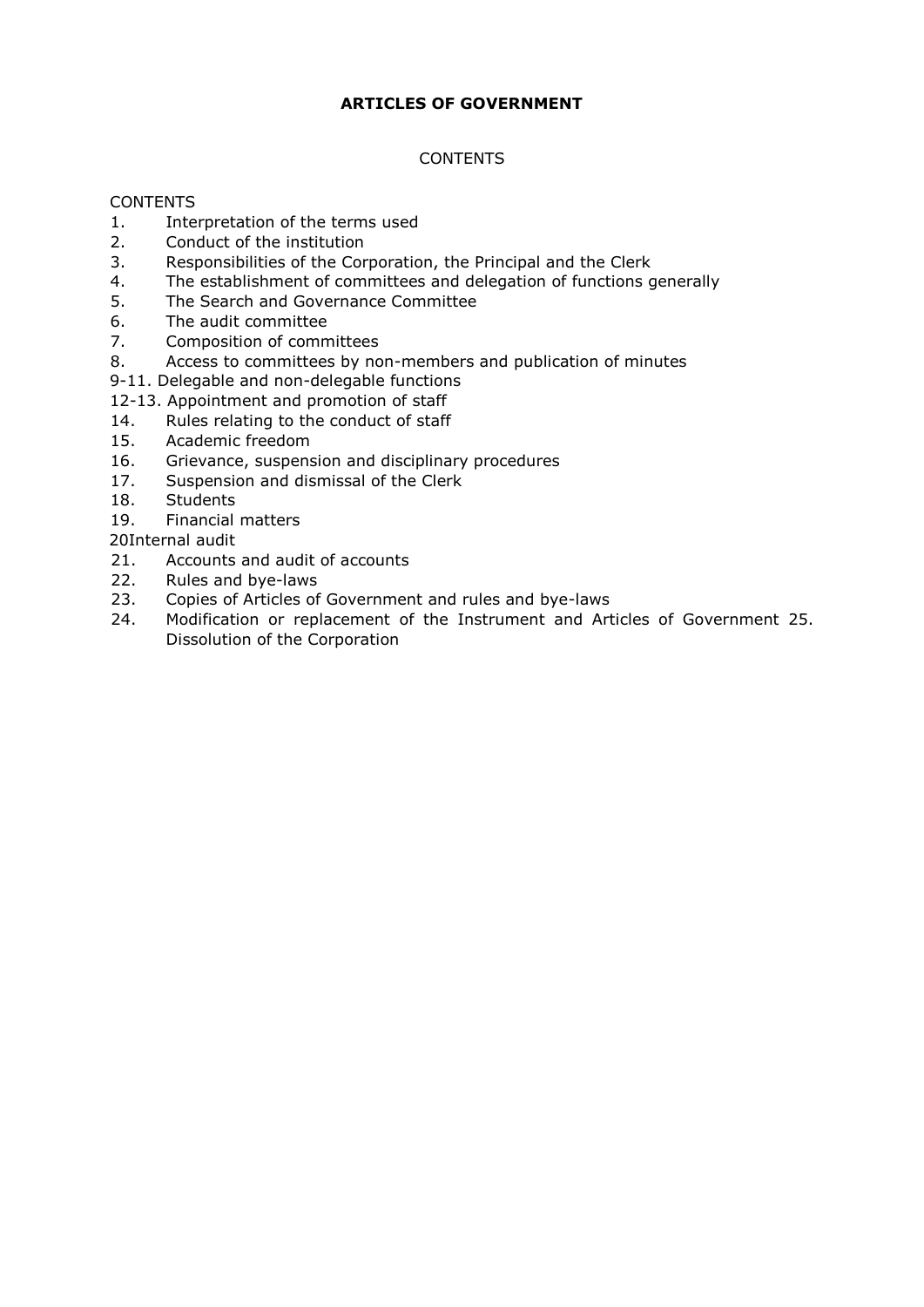# **Interpretation of the terms used**

- 1. In these Articles of Government:
	- (a) any reference to "the Principal" shall include a person acting as Principal; (b) "the Articles" means these Articles of Government;
		- (c) "Chair" and "Vice-Chair" mean respectively the Chair and Vice-Chair of the Corporation appointed under clause 5 of the Instrument of Government;
		- (d) "the Clerk" has the same meaning as in the Instrument of Government;
		- (e) "the Corporation" has the same meaning as in the Instrument of Government;
		- (f) "staff member" and "student member" have the same meanings as in the Instrument of Government;
		- (g) "the Secretary of State" means the Secretary of State for Business, Innovation and Skills;
		- (h) "senior post" means the post of Principal and such other senior posts as the Corporation may decide for the purposes of these Articles;
		- (i) "the staff' means all the staff who have a contract of employment with the institution;
		- (j) "the students' union" has the same meaning as in the Instrument of Government.

## **Conduct of the institution**

2. The institution shall be conducted in accordance with the provisions of the Instrument of Government, these Articles, any rules or bye-laws made under these Articles and any trust deed regulating the institution.

#### **Responsibilities of the Corporation, the Principal and the Clerk**

- 3. (1) The Corporation shall be responsible for the following functions:
	- (a) the determination and periodic review of the educational character and mission of the institution and the oversight of its activities;
	- (b) publishing arrangements for obtaining the views of staff and students on the determination and periodic review of the educational character and mission of the institution and the oversight of its activities;
	- (c) approving the quality strategy of the institution;
	- (d) the effective and efficient use of resources, the solvency of the institution and the Corporation and safeguarding their assets;
	- (e) approving annual estimates of income and expenditure;
	- (f) the appointment, grading, suspension, dismissal and determination of the pay and conditions of service of the holders of senior posts and the Clerk, including, where the Clerk is, or is to be appointed as, a member of staff, the Clerk's appointment, grading, suspension, dismissal and determination of pay in the capacity of a member of staff; and
	- (g) setting a framework for the pay and conditions of service of all other staff.
	- (h) Setting the policy for which the tuition and other fees payable to the College are determined (subject to any terms and conditions attached to grants, loans or other payments paid or made by the ESFA).

(2) Subject to the responsibilities of the Corporation, the Principal shall be the Chief Executive of the institution, and shall be responsible for the following functions:

(a) making proposals to the Corporation about the educational character and mission of the institution and implementing the decisions of the Corporation; (b) the determination of the institution's academic and other activities;

(c) preparing annual estimates of income and expenditure for consideration and approval by the Corporation, and the management of budget and resources within the estimates approved by the Corporation;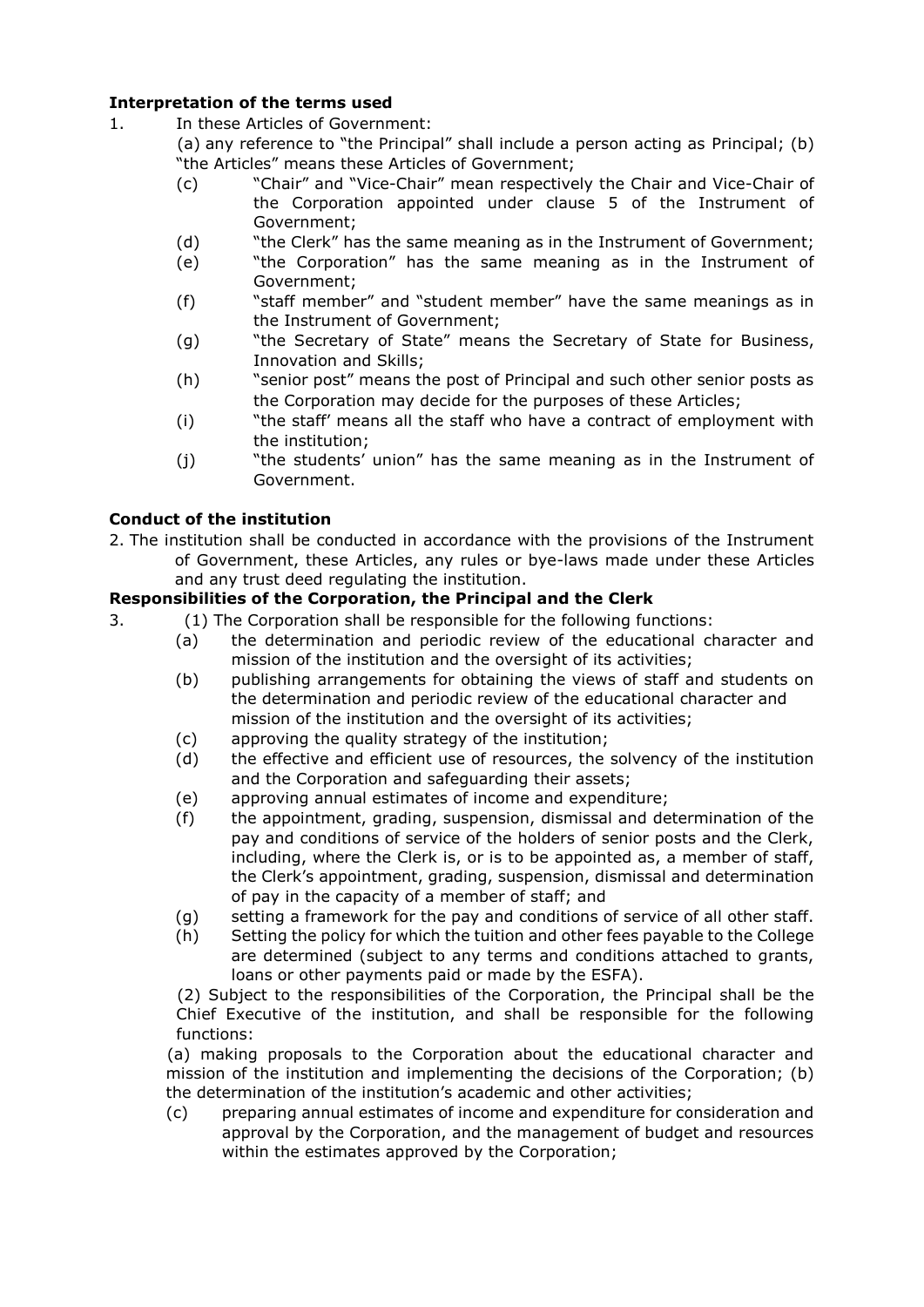- (d) the organisation, direction and management of the institution and leadership of the staff;
- (e) the appointment, assignment, grading, appraisal, suspension, dismissal and determination, within the framework set by the Corporation, of the pay and conditions of service of staff, other than the holders of senior posts or the Clerk, where the Clerk is also a member of the staff; and
- (f) maintaining student discipline and, within the rules and procedures provided for within these Articles, suspending or expelling students on disciplinary grounds or expelling students for academic reasons.
- (3) The Clerk shall be responsible for the following functions:
	- (a) advising the Corporation with regard to the operation of its powers;
	- (b) advising the Corporation with regard to procedural matters;
	- (c) advising the Corporation with regard to the conduct of its business; and
	- (d) advising the Corporation with regard to matters of governance practice.
	- (e)

# **The establishment of committees and delegation of functions generally**

- 4.(1) The Corporation may establish committees for any purpose or function, other than those assigned in these Articles to the Principal or Clerk and may delegate powers to:
	- (a) such committees;
	- (b) the Chair, or in the Chair's absence, the Vice-Chair; or (c) the Principal.
- (2) The number of members of a committee and the terms on which they are to hold and to vacate office, shall be decided by the Corporation.
- (3) The Corporation may also establish committees under collaboration arrangements made with other further education institutions or maintained schools (or with both), and such joint committees shall be subject to any regulations made under section 166 of the Education and Inspections Act 2006 governing such arrangements.

## **The Search and Governance Committee**

- 5.(1) The Corporation shall establish a committee, to be known as the "Search and Governance Committee", to advise on:
	- (a) the appointment of members (other than as a staff or student member); and
	- (b) such other matters relating to membership, appointments and governance as the Corporation may ask it to.
- (2) The Corporation shall not appoint any person as a member (other than as a staff or student member) without first consulting and considering the advice of the Search and Governance Committee.
- (3) The Corporation may make rules specifying the way in which the Search and Governance Committee is to be conducted. A copy of these rules, together with the Search and Governance Committee's terms of reference and its advice to the Corporation, other than any advice which the Corporation is satisfied should be dealt with on a confidential basis, shall be published on the institution's website and shall be made available for inspection at the institution by any person during normal office hours.
- (4) The Corporation shall review regularly all material excluded from inspection under paragraph (3) and shall make any such material available for inspection where it is satisfied that the reason for dealing with the matter on a confidential basis no longer applies, or where it considers that the public interest in disclosure outweighs that reason.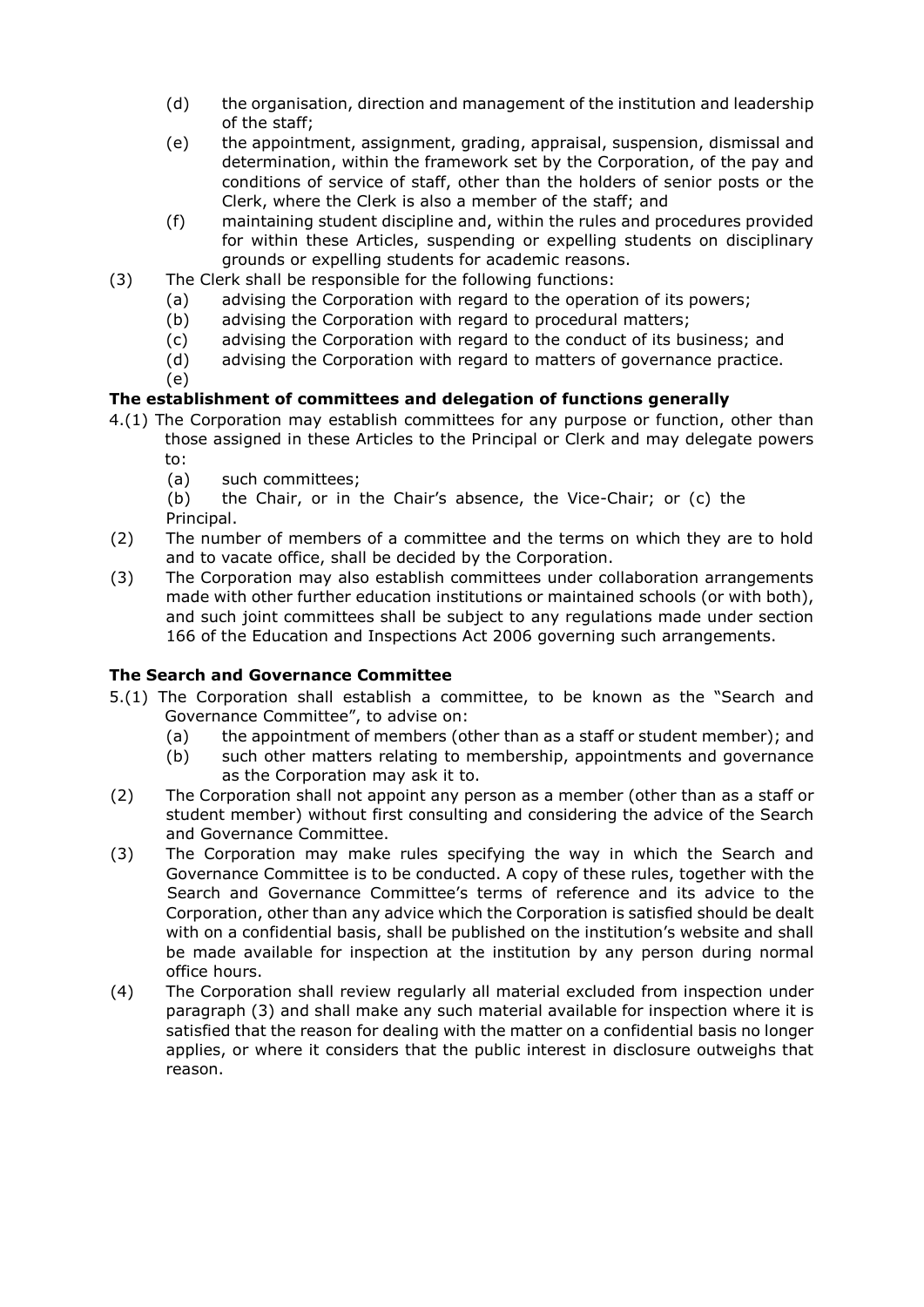# **The audit committee**

- 6.(1) The Corporation shall establish a committee, to be known as the "audit committee", to advise on matters relating to the Corporation's audit arrangements and systems of internal control.
- (2) The audit committee shall consist of at least three persons and may include members of staff at the institution with the exception of those in senior posts, and shall operate in accordance with any requirements of the CE of Skills Funding.

## **Composition of committees**

7. Any committee established by the Corporation, other than the committee referred to in article 10, may include persons who are not members of the Corporation.

# **Access to committees by non-members and publication of minutes**

- 8. The Corporation shall ensure that:
	- (a) a written statement of its policy regarding attendance at committee meetings by persons who are not committee members; and
	- (b) the minutes of committee meetings, if they have been approved by the Chair of the meeting,

are published on the institution's website and made available for inspection at the institution by any person, during normal office hours.

## **Delegable and non-delegable functions**

- 9. The Corporation shall not delegate the following functions:
	- (a) the determination of the educational character and mission of the institution;
	- (b) the approval of the annual estimates of income and expenditure ;
	- (c) the responsibility for ensuring the solvency of the institution and the Corporation and for safeguarding their assets;
	- (d) the appointment of the Principal or holder of a senior post;
	- (e) the appointment of the Clerk, (including, where the Clerk is, or is to be, appointed as a member of staff the Clerk's appointment in the capacity of a member of staff); and
	- (f) the modification or revocation of these Articles.
- 10.(1) The Corporation may not delegate:
	- (a) the consideration of the case for dismissal; and
	- (b) the power to determine an appeal in connection with the dismissal of the Principal, the Clerk or the holder of a senior post,
	- other than to a committee of members of the Corporation.
- (2) The Corporation shall make rules specifying the way in which a committee having functions under paragraph (1) shall be established and conducted.
- 11. The Principal may delegate functions to the holder of any other senior post or member of the senior management team from time to time, other than:
	- (a) the management of budget and resources; and
	- (b) any functions that have been delegated to the Principal by the Corporation.

# **Appointment and promotion of staff**

- 12.(1) Where there is a vacancy or expected vacancy in a senior post, the Corporation shall:
	- (a) advertise the vacancy as it deems appropriate; and (b) appoint a selection panel consisting of:
		- (i) at least five members of the Corporation including the Chair or the Vice-Chair or both, where the vacancy is for the post of Principal; or
		- (ii) the Principal and at least three other members of the Corporation, where the vacancy is for any other senior post.
- (2) The members of the selection panel shall:
	- (a) decide on the arrangements for selecting the applicants for interview;
	- (b) interview the applicants; and
	- (c) where they consider it appropriate to do so, recommend to the Corporation for appointment one of the applicants they have interviewed.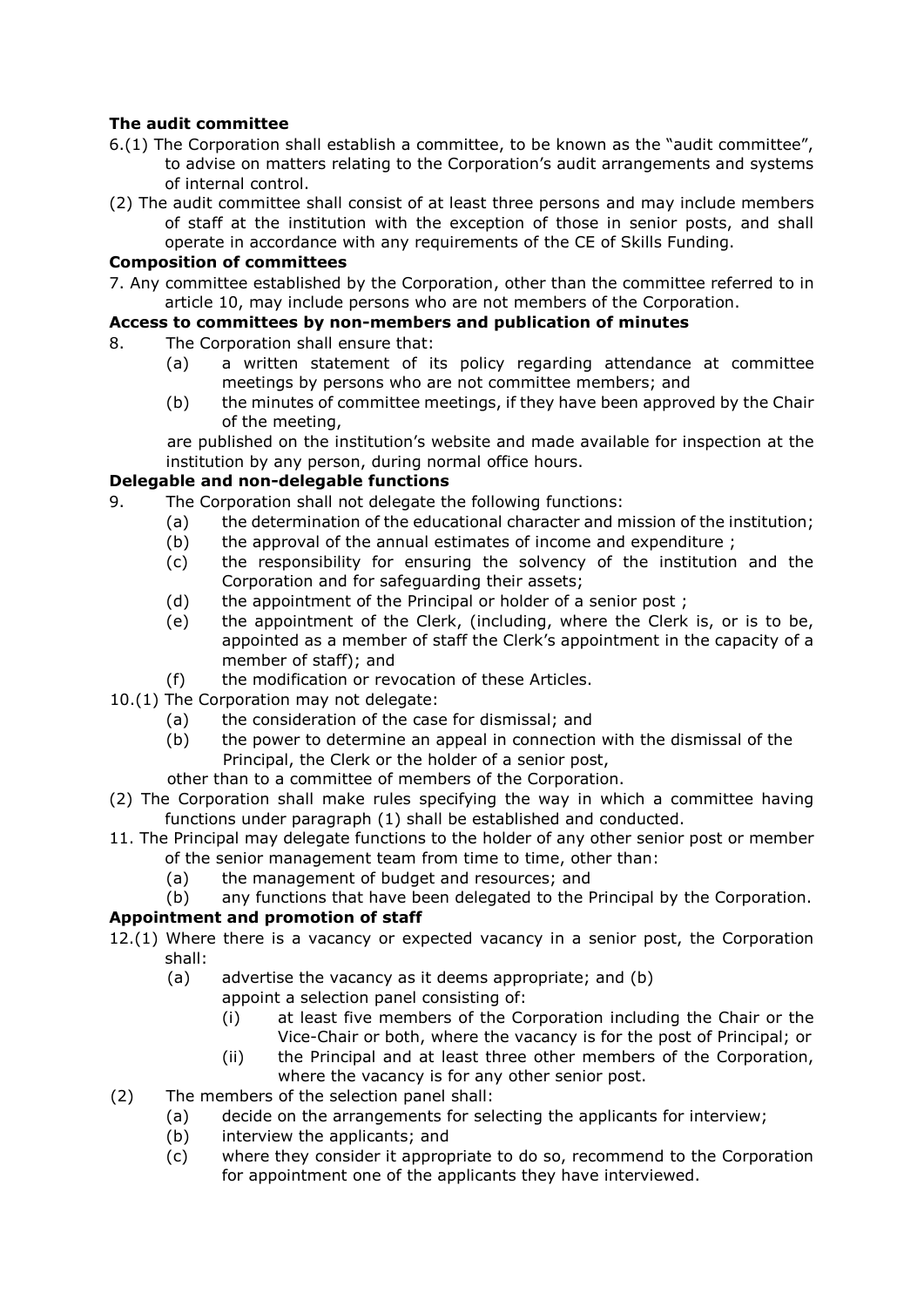- (3) If the Corporation approves the recommendation of the selection panel, that person shall be appointed.
- (4) If the members of the selection panel are unable to agree on a person to recommend to the Corporation, or if the Corporation does not approve their recommendation, the Corporation may make an appointment itself of a person from amongst those interviewed, or it may require the panel to repeat the steps specified in paragraph (2), with or without first re-advertising the vacancy.
- (5) Where there is a vacancy in a senior post or where the holder of a senior post is temporarily absent, until that post is filled or the absent post holder returns, a member of staff:
	- (a) may be required to act as Principal or in the place of any other senior post holder; and
	- (b) if so required, shall have all the duties and responsibilities of the Principal or such other senior post holder during the period of the vacancy or temporary absence.
- 13. The Principal shall have responsibility for selecting for appointment all members of staff other than:
	- (a) senior post holders; and
	- (b) where the Clerk is also to be appointed as a member of staff, the Clerk in the role of a member of staff.

# **Rules relating to the conduct of staff**

14. After consultation with the staff, the Corporation shall make rules relating to their conduct.

# **Academic freedom**

15. In making rules under article 14, the Corporation shall have regard to the need to ensure that teaching staff at the institution have freedom within the law to question and test received wisdom, and to put forward new ideas and controversial or unpopular opinions, without putting themselves at risk of losing their jobs or any privileges which they may enjoy at the institution.

## **Grievance, suspension and disciplinary procedures**

16.(1) After consultation with staff, the Corporation shall make rules setting out:

- (a) grievance procedures for all staff;
- (b) procedures for the suspension of all staff; and
- (c) disciplinary and dismissal procedures for
	- (i) senior post-holders, and
	- (ii) staff other than senior post-holders

and such procedures shall be subject to the provisions of articles  $3(1)(f)$ ,  $3(2)(e)$ , 9(d), 9(e), 10(1) and 17.

- (2) Any rules made under paragraph (1)(b) shall include provision that where a person has been suspended without pay, any appeal against such suspension shall be heard and action taken in a timely manner.
- (3) Any rules made under paragraph  $(1)(c)(i)$  shall include provision that where the Corporation considers that it may be appropriate to dismiss a person, a preliminary investigation shall be conducted to examine and determine the case for dismissal.

## **Suspension and dismissal of the Clerk**

- 17.(1) Where the Clerk is also a member of staff at the institution, the Clerk is to be treated as a senior post holder for the purposes of article  $16(1)(c)$ .
- (2) Where the Clerk is suspended or dismissed under article 16, that suspension or dismissal shall not affect the position of the Clerk in the separate role of Clerk to the Corporation.

## **Students**

18.(1) Any students' union shall conduct and manage its own affairs and funds in accordance with a constitution approved by the Corporation and no amendment to,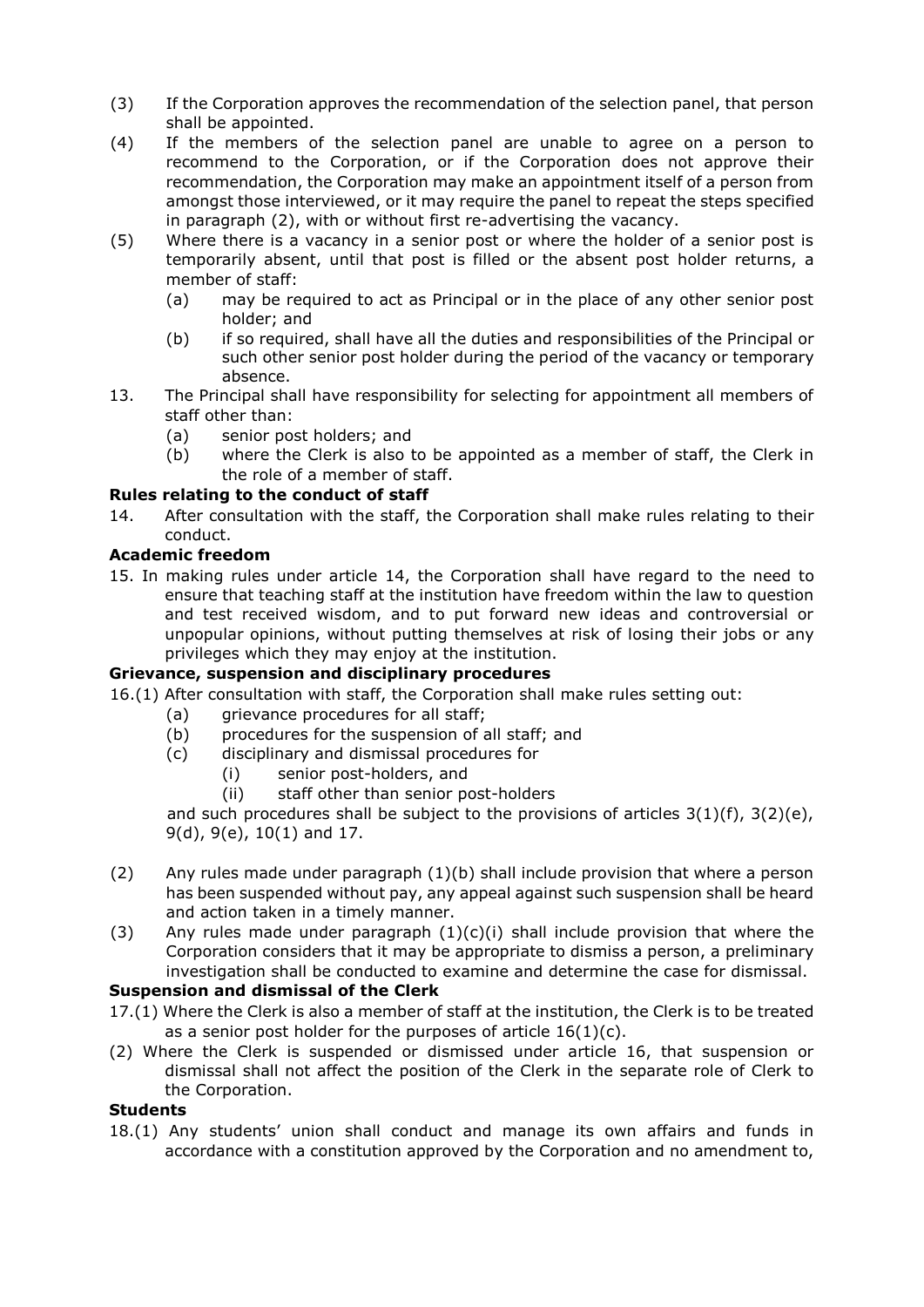or rescission of, that constitution, in part or in whole, shall be valid unless approved by the Corporation.

- (2) Any students' union shall present audited accounts annually to the Corporation.
- (3) After consultation with representatives of the students, the Corporation shall make rules concerning the conduct of students, including procedures for their suspension and expulsion (including expulsion for an unsatisfactory standard of work or other academic reason).

#### **Financial matters**

19. The Corporation shall set the policy by which the tuition and other fees payable to it are determined, subject to any terms and conditions attached to grants, loans or other payments paid or made by the CE of Skills Funding.

## **Internal audit**

- 20.(1) The Corporation shall, at such times as it considers appropriate, examine and evaluate its systems of internal financial and other control to ensure that they contribute to the proper, economic, efficient and effective use of the Corporation's resources.
- (2) The Corporation may arrange for the examination and evaluation mentioned in paragraph (1) to be carried out on its behalf by internal auditors.
- (3) The Corporation shall not appoint persons as internal auditors to carry out the activities referred to in paragraph (1) if those persons are already appointed as external auditors under article 21.

#### **Accounts and audit of accounts**

- 21.(1) The Corporation shall:
	- (a) keep proper accounts and proper records in relation to the accounts; and
	- (b) prepare a statement of accounts for each financial year of the Corporation.
- (2) The statement shall:
	- (a) give a true and fair account of the state of the Corporation's affairs at the end of the financial year and of its income and expenditure in the financial year; and
	- (b) comply with any directions given by the Skills Funding Agency as to the information to be contained in it, the manner in which the information is to be presented, the methods and principles according to which it is to be prepared and the time and manner of publication.
- (3) The accounts and the statement of accounts shall be audited by external auditors appointed by the Corporation in respect of each financial year.
- (4) The Corporation shall not appoint persons as external auditors in respect of any financial year if those persons are already appointed as internal auditors under article 20.
- (5) Auditors shall be appointed and audit work conducted in accordance with any requirements of the Skills Funding Agency.
- (6) The "financial year" means the first financial year and, except as provided for in paragraph (8), each successive period of twelve months.
- (7) The "first financial year" means the period from the date the Corporation was established up to the second 31st July following that date, or up to some other date which has been chosen by the Corporation with the Skills of Funding Agency approval.
- (8) If the Corporation is dissolved:
	- (a) the last financial year shall end on the date of dissolution; and
	- (b) the Corporation may decide, with the Skills Funding Agency approval, that what would otherwise be the last two financial years, shall be a single financial year for the purpose of this article.